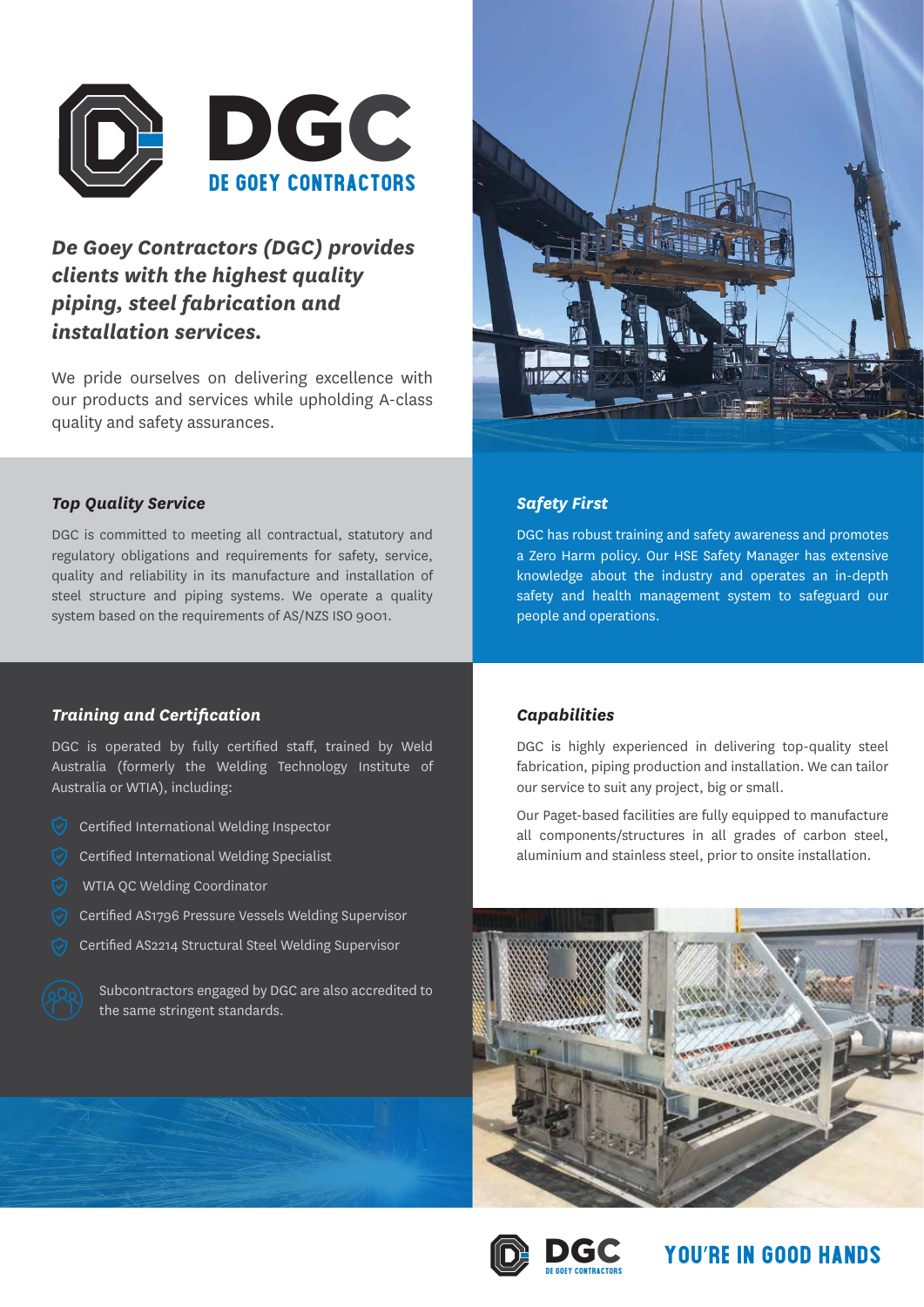### *What We Offer*

- Certified welding inspection
- Structural steel
- Poly pipe welding and installation
- Roll groove piping
- $\odot$  Threaded piping
- Stainless steel press-fit piping
- High pressure piping stainless and mild steel
- Stainless pipe welding GTAW MMAW methods
- $\odot$  Drainage and water main piping
- General aluminium welding
- General stainless pipe and structural welding
- Installation of belt wash and belt scrapper systems
- Spooling and installation poly/stainless slurry lines
- $\heartsuit$  Installation of stainless steel and poly utility water and air piping
- $\circled{)}$  Installation and piping of tank and sump systems
- $\odot$  Installation of fire suppression systems
- Spooling of welded stainless steel and carbon steel piping
- $\heartsuit$  Installation of S/S Victaulic press fit piping and components
- Fabrication and welding of light structural steel
- Conveyor guarding fabrication and installation
- $\heartsuit$  Denso SeaShield Marine Systems
- Quality assurance documentation
- Testing and commissioning
- Labour hire

# **Our Repeat Customers Include:**







*The partnership between De Goey Contractors and Mackay Piping allows us to provide a highly qualified and experienced service to our clients.*

### *Welding Procedures*

De Goey Contractors follows strict welding procedures to ensure quality results. *Welding procedures held and practiced include:* 

- $\heartsuit$ AS/NZ3992: ASMEIX GTAW carbon/stainless steel small and large bore
- $\heartsuit$ AS/NZ3992: ASMEIX GTAW/MMAW carbon/stainless steel large bore
- $\heartsuit$ AS/NZ3992: ASMEIX GTAW/FCAW carbon/stainless steel large bore
- AS/NZ3992: ASMEIX GMAW/FCAW carbon/stainless steel large bore  $\heartsuit$
- $\heartsuit$ AS/NZ1554.1: FCAW carbon steel plate (various thicknesses)
- ♡ AS/NZ1554.1: GMAW carbon steel plate (various thicknesses)